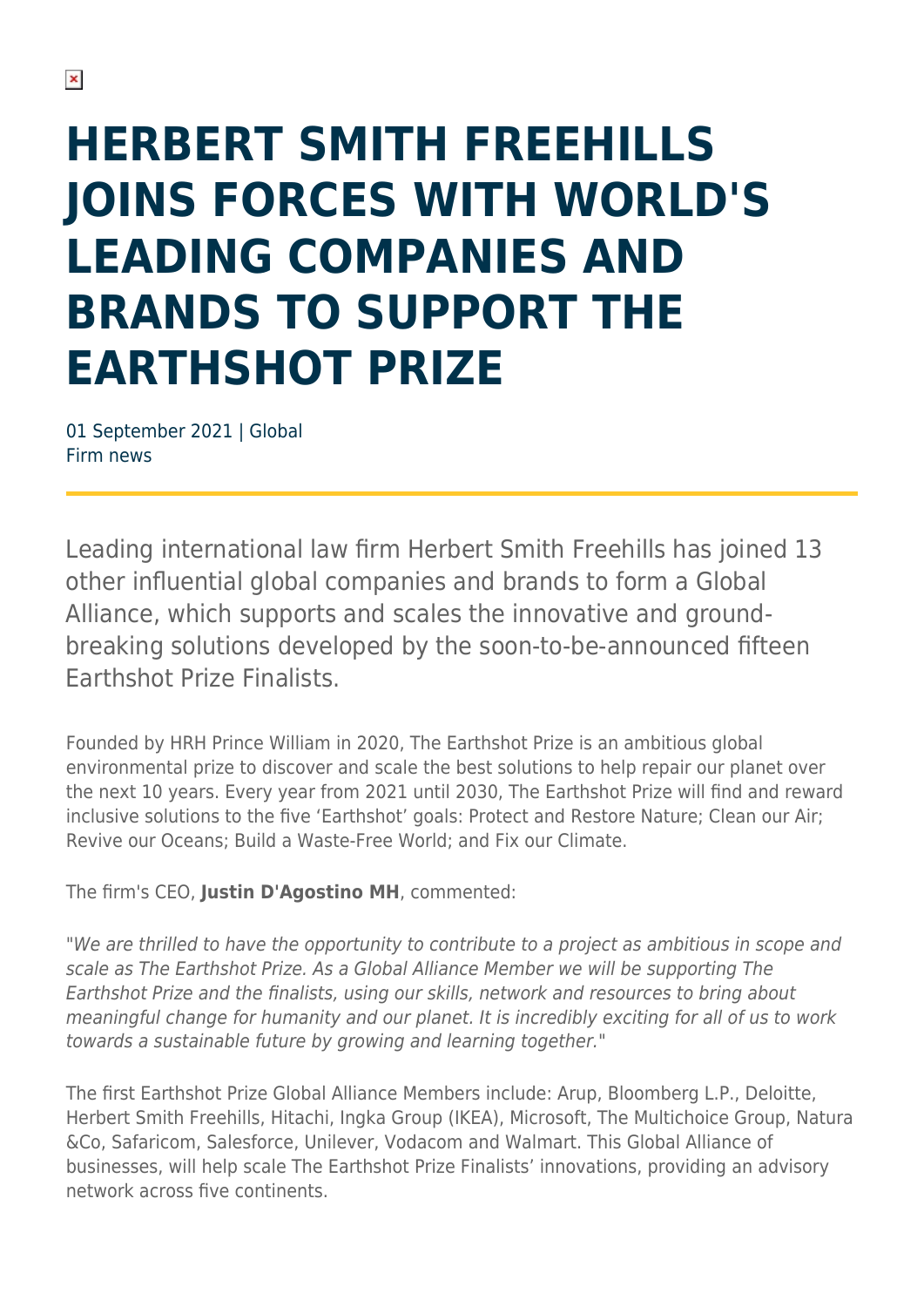The Global Alliance Members will join world-renowned philanthropists and NGOs already part of The Earthshot Prize Global Alliance - an unprecedented network of organisations which share the ambition of the Prize. The Global Alliance Members have been chosen for their ability to help The Earthshot Prize Finalists to scale up their solutions, and for their commitment to responsible business. Each Member will bring their expertise and reach to support the annual cohort of fifteen Earthshot Prize Finalists. Additional companies will be invited to join the Global Alliance as The Earthshot Prize decade of action progresses.

Over the past six months, The Earthshot Prize, in collaboration with its network of over 200 Nominators, has searched the world for solutions for the five Earthshot ambitions. The fifteen Finalists for 2021 will be announced later this month. Of those final fifteen, five will be awarded the inaugural Earthshot Prize, selected by The Earthshot Prize Council, a diverse team of influential individuals, including HRH Prince William, Sir David Attenborough, Dr Ngozi Okonjo-Iweala, Indra Nooyi, Shakira, Christiana Figueres, Luisa Neubauer and Cate Blanchett. Prize Winners will be announced in a globally broadcast awards ceremony on 17 October and each will receive a £1 million grant. In addition all fifteen Finalists will receive tailored support to scale their solutions from networks like the Global Alliance Members to realise an event greater impact with their ground-breaking work.

## **KEY CONTACTS**

If you have any questions, or would like to know how this might affect your business, phone, or email these key contacts.



**JUSTIN D'AGOSTINO** CHIEF EXECUTIVE OFFICER AND PARTNER, HONG KONG +852 21014010 Justin.DAgostino@hsf.com

## **MEDIA CONTACT**

For further information on this news article, please contact: